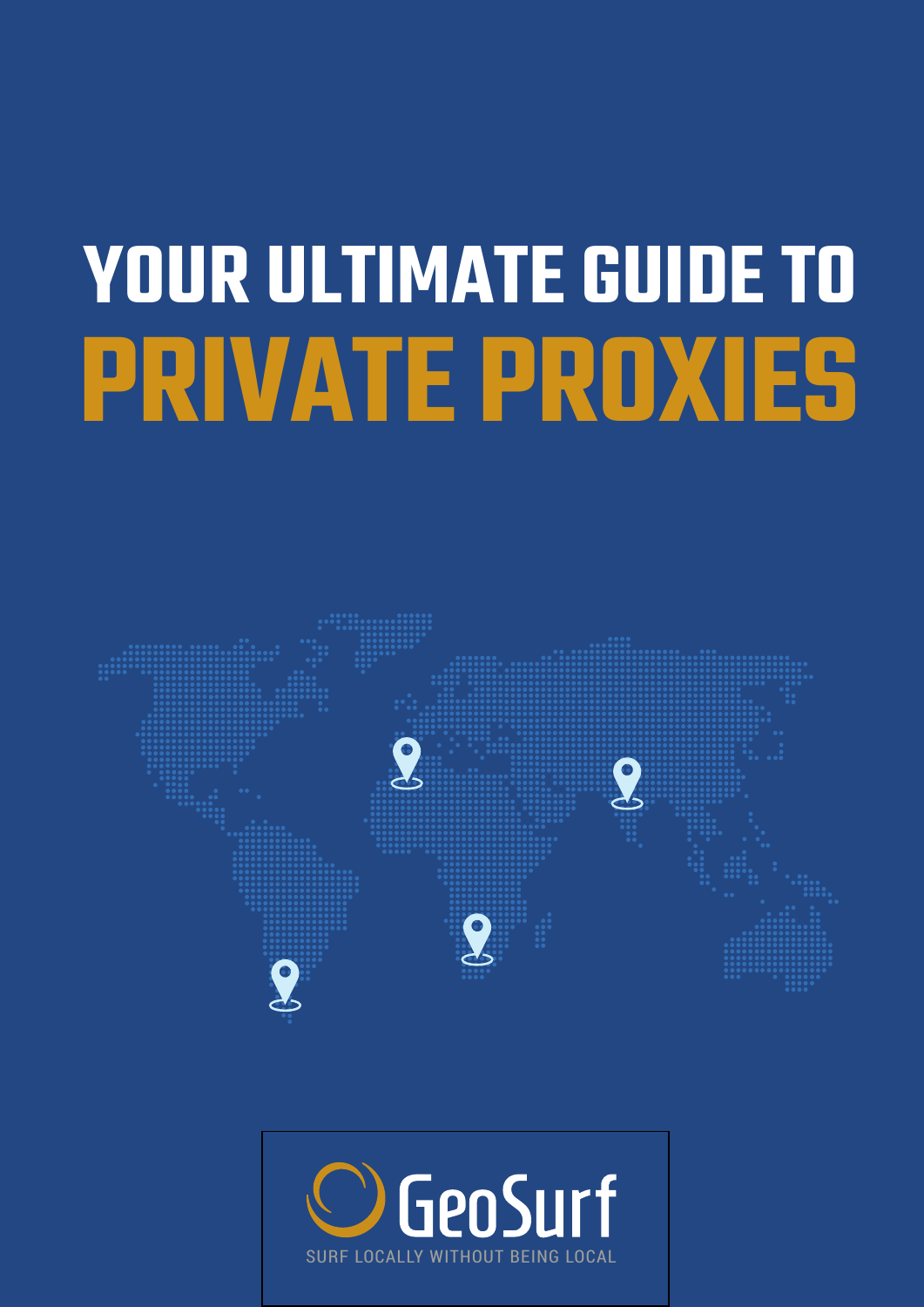$\bigodot$ 

Many sophisticated online advertisers and publishers are coming across private proxy servers and need some insight about what they are and how to use them. Below are the most common questions about private proxy servers and their answers. If you have further questions about private proxy servers, ask GeoSurf!

## What is a private proxy server?

Simply put, it is a computer which is physically situated in another geographic location. For example, if your office is in New York, you could have a private proxy in Brazil or Australia or San Francisco.

#### Why do people in the online advertising world use private proxy servers?

Online advertising is often geo-targeted, that is, different ads or web content are shown to users from different locations. A proxy is the best way to emulate the experience of a local user from a different location. By connecting through the proxy, users in New York can interact with the internet like users in Spain or Chicago or Japan do.

This is useful for QA and testing purposes –to make sure all geo-targeting is displayed and functioning properly. Also, users can do some research on new locations. And, it becomes very simple to see what competitors are advertising in different locations.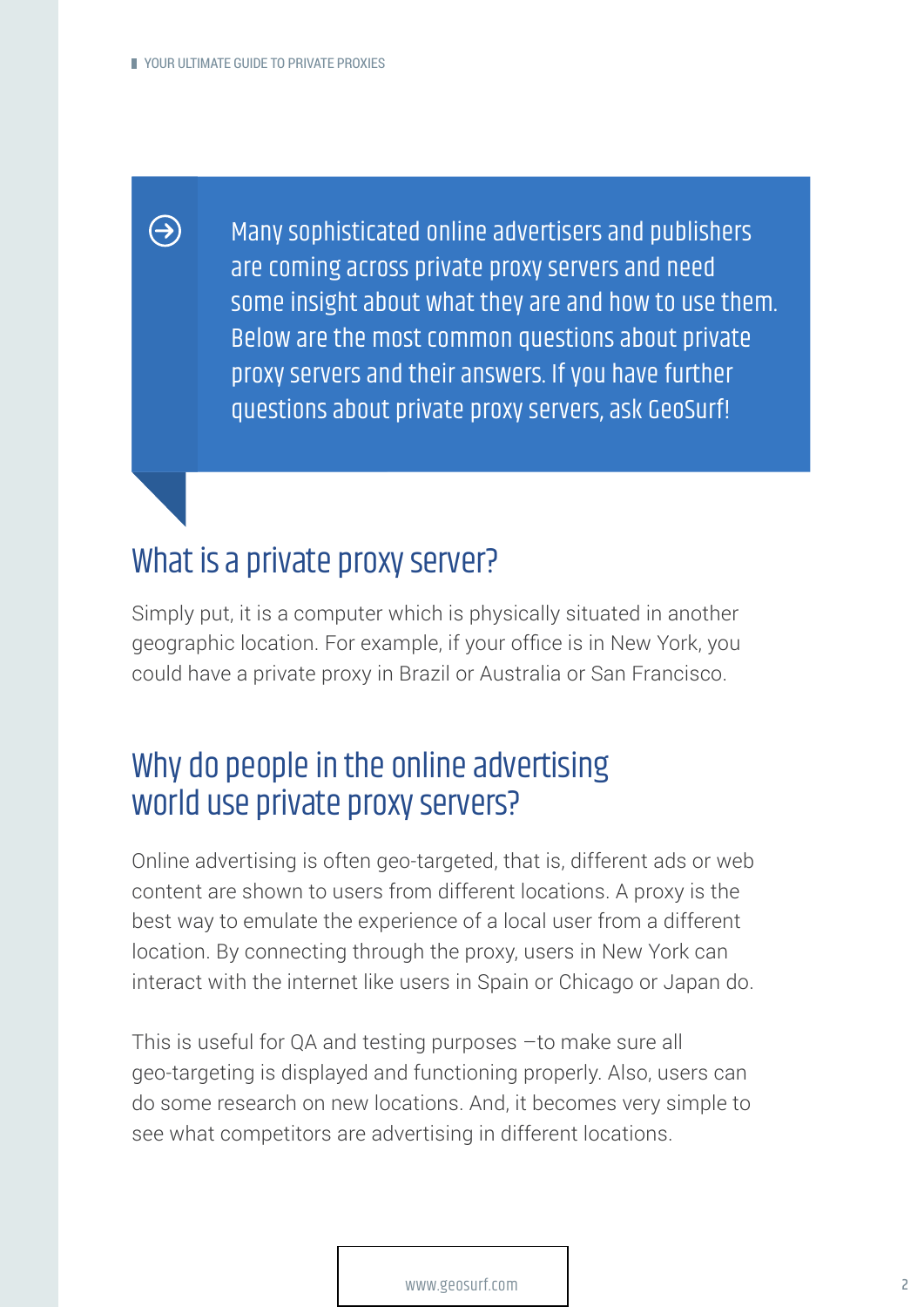# What are the top considerations for selecting a private proxy server provider?

The considerations will depend on the type of business activity involved; however, these tend to be the top criteria for web professionals:

Proxy Locations: Make sure your proxy network has private proxy servers available in the locations you target and the locations you are interested in possibly targeting. Using a network that is specifically designed for advertising professionals is a sure bet.

Simplicity and Flexibility: Instead of having to set up each proxy server separately, look for an easy-to-use interface like a browser toolbar, which will enable you to switch locations with a click. Keep in mind, also, that a browser interface may not suit all your needs. For example, if you advertise inside non-web applications (like chat programs, Forex, casino), on mobile platforms, or on PlayStation games, you may need a more advanced solution like a proxy VPN or mobile proxy solution.

Speed, Security, and Reliability: As a professional user, these 3 factors are important. Choose private proxy servers that offer connection speeds as fast as your own. Make sure that your online activity is secure and that the proxy is transparent (that is, does not alter the web content you see). Finally, in the world of proxies, it is critical that your geo proxies are reliable and available when you need them.